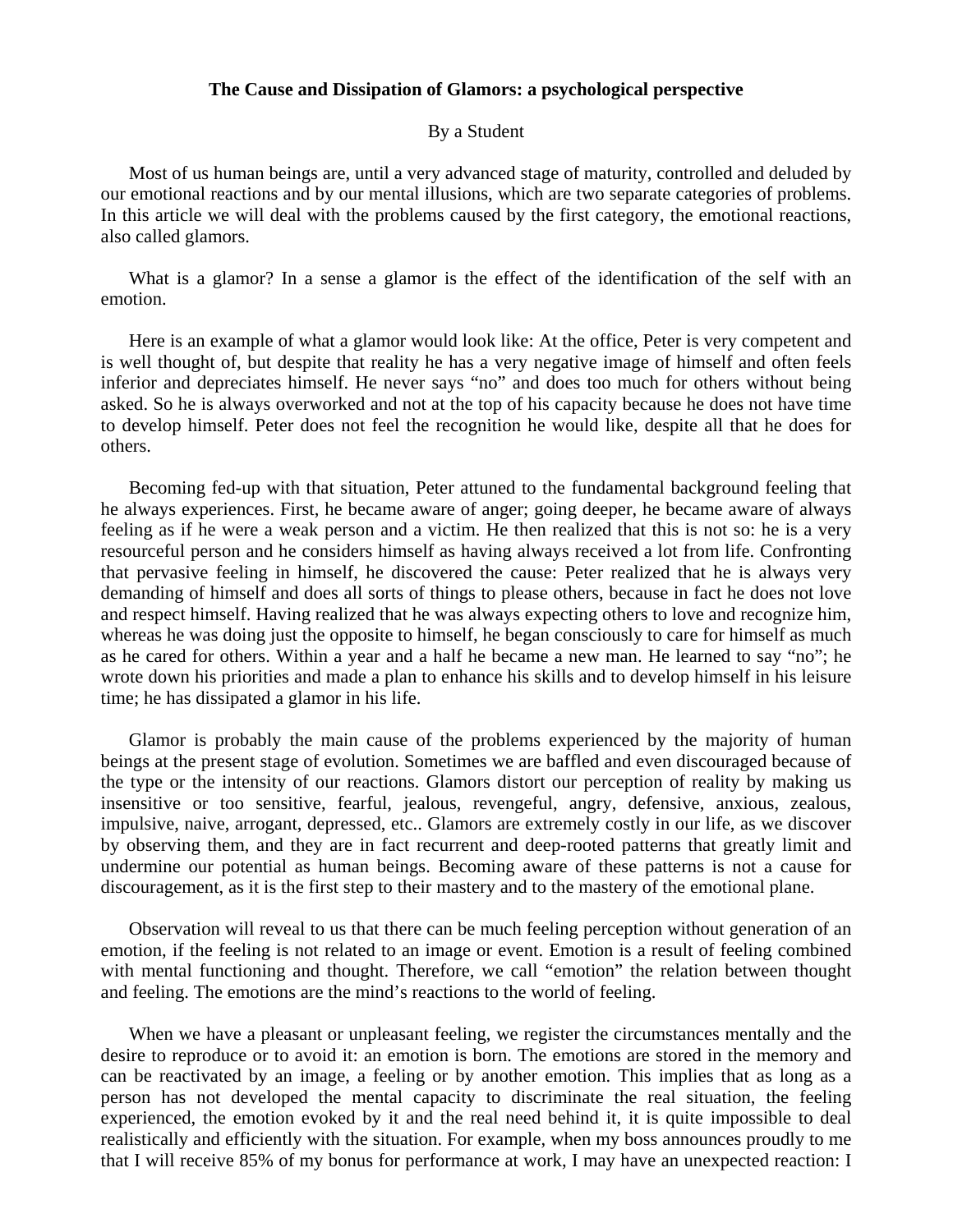get upset and angry because he re-activated a memory of a very negative feeling, which triggers a series of unconscious reactions. Unless I work consciously on my emotional reaction with my boss, face the feeling experienced in the past and take charge of the real need, I stay hooked in the glamor of being the victim of my boss!

 Glamors, being the effect of identification with an emotion, produce a false or distorted perception of the present reality, and as a result they end up producing a maladjusted response. Glamors are in fact recurrent and deep-rooted patterns that over the years greatly limit and undermine our potential and our development as a human being.

 Many theories have been developed to describe the phenomenon of glamors. One of the most interesting is the Hierarchy of the Needs developed by Abraham Maslow (1908-1970). By observing the behavior of animals, he discovered that our basic needs do not have the same priority. For example, we will meet our need to breathe before our need to eat, and the need that has the higher priority must be met before we can move to the next category of needs, which he tabulated as follows: physiological needs, security, love, self-esteem, self-actualization and transcendence.

 Maslow says that the first four categories of needs are based on lacks; when the lacks related to a level of need are satisfied, for example when the physiological needs (thirst, hunger, etc.) are satisfied, we will naturally move to the next level: the need for emotional security. But if a lack related to a level of need is not satisfied, we will get stuck in that level. For example, if a child lived in a poor family and suffered from a lack of resources, there are good chances that all his life he will be driven by an unconscious pattern that will make him feel insecure and fearful about lack of money or physical resources. To free himself from that pattern, he will have to become aware of this lack in himself and consciously satisfy the *real need* associated with it. To become aware, he will have to use the mind, enlightened by the light of the Soul, to scan the emotional plane, identify the emotion and the underlying lack, and satisfy the need directly. If the mind is not used consciously to understand what is going on, that lack, which can be seen as a needy part, will always push to have the desire satisfied. A person could possess one million dollars and still feel insecure and endlessly strive to have more money and possessions.

### *Physiological needs*

 This first level of glamor, generated by the physiological needs, is called the *glamor of materiality*. The glamor of materiality is caused by the identification with the material as a way to get security through possession of tangible things. It is the cause of most of the present world distress. It is the cause of much of the aggression, insensitivity and selfishness that destroy whole populations and the environment for the sake of making money. To emerge from that glamor we have to face our fears of lack and identify what we really need to live our life fully. We need to remember that what is necessary varies according to the stage of evolution reached by an individual. For some people, for instance, the possession of what is material may be as great a spiritual experience and as potent a teacher in life expression as the more elevated and less material requirements of the mystic or the hermit.

 We can also realize from the Hierarchy of Needs of Maslow that as long as the poor in the world do not have the necessary resources to assure their physical existence, they will not move to the next level. So the way out of this glamor involves a great responsibility from the ones who have in relation to the ones who have not.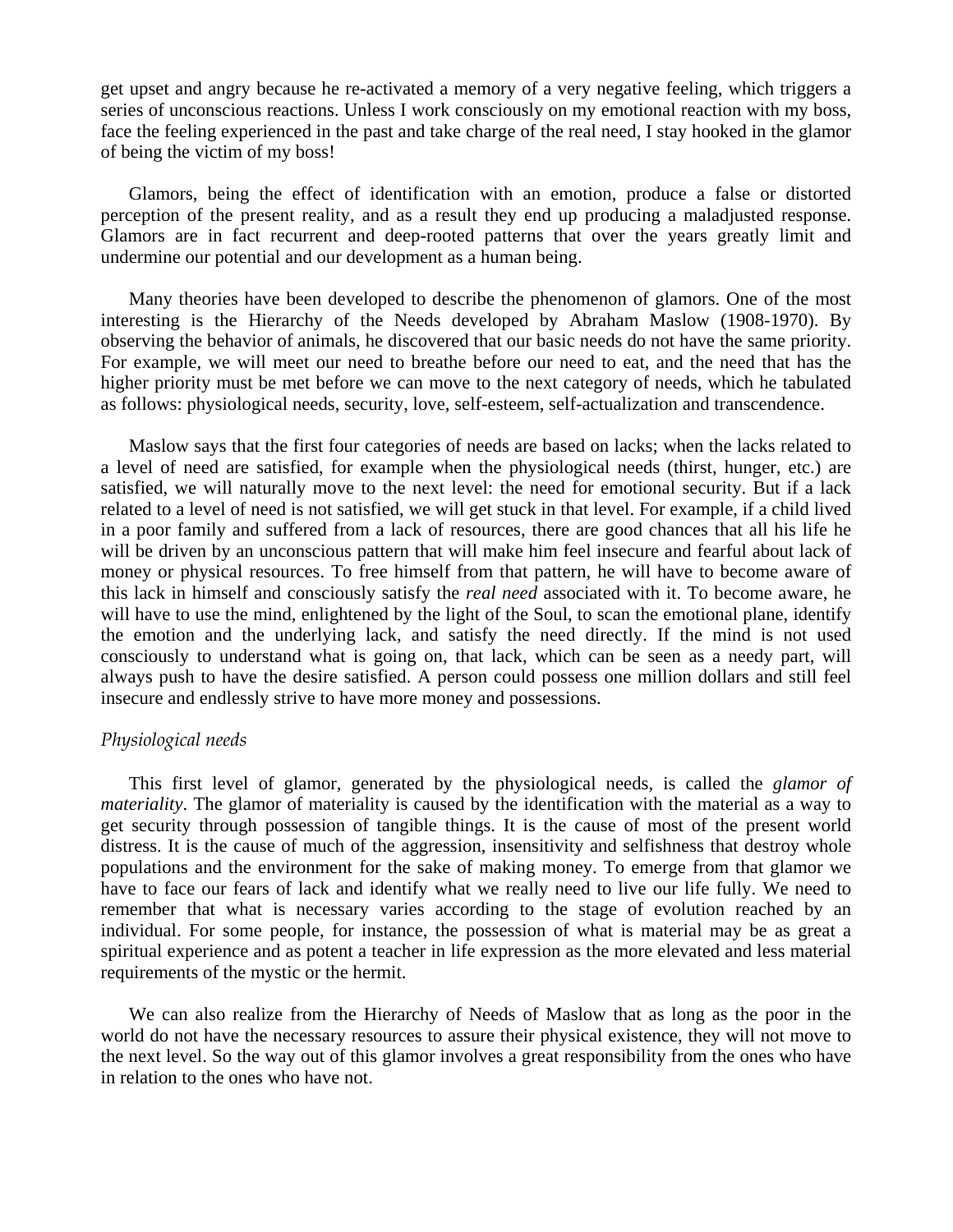## *Emotional security and love*

 Higher in the Pyramid of Needs, we find the need for emotional security and love. For a long time, before learning to deeply love and respect ourselves, we remain dependent on the acceptance and love from others. As we badly need the love of others, we are ready to do anything to evoke affection from others; we will display gentle and pleasant characteristics, and we will do all sorts of things just to please others so that they will be indebted to us and will feel forced to respond with affection. But affection is not love, as the love of the Soul leaves others free. This game to buy the affection of others is called the *glamor of sentiment*. It imprisons and bewilders all nice people in the world, beginning in our own house, imposing upon us or others obligations that do not exist (such as pleasing and over-protecting them), and putting the needs of others before our own needs. So we do not take charge of our own needs and instead try to fulfill the needs of others, which is impossible. It creates a relationship of dependence, of veiled demands, and of control over the other, in which everyone loses contact with themselves and with one's sense of inner direction.

 This glamor of sentiment is not only related to the need to feel loved and cared for, but to an attachment and an identification with the world of sentiment in general. The way out of that pervading glamor implies a shift of polarization from the emotional plane to the mental plane; it happens when a person has been deceived enough and decides to trust the mind and make more rational choices to satisfy one's needs. Then the person learns to discriminate what is good for one or not, and to depend on oneself rather than on others. As soon as the person begins to choose rather than begging affection, then the whole problem of glamor is considerably lessened, and the speed of progress greatly enhanced.

 The *glamor of devotion* is related to this need for emotional security and love. That glamor is based on the strong desire to devote all one's life and energies to a cause, to a teacher, to a creed, to a person, to a duty, or a responsibility. One illustration of this is the sentiment of devotion that is poured out in a glamorous ecstasy by probationary disciples upon the Masters of the Wisdom. The devotee is lost in devotion so that the wider vision is obliterated, and the individual is imprisoned within a tiny circle of desire, to satisfy the sentiment of devotion and the expectation to be recognized and praised.

 However, the devotee is always deceived, because the furious driving of oneself and of others will always be wasted efforts, as an ideal object of devotion will always elude all efforts to contact it, being always beyond and above the one who yearns to embrace it. Being eventually swept by futility, the devotee discovers that the way out of this glamor is to let go the ideal and the intensity, learn to relax and to recognize the Light that has always been within. Only then is it possible to contact love and inner value and discover one's own path.

### *Self-esteem*

 The next level of need according to Maslow is the need for self-esteem. It first comes from the appreciation and the recognition of others. We are then conditioned to behave in a certain way, to adopt certain values, to comply with the norms and expectations of the environment. It will be so for a long time, until we are developed enough to have and to assert our own ideas, points of reference, skills, competencies and values, so that we can stand by ourselves without needing the approval of others. The transition between the desire to conform to the group norms and the capacity to discern and to assert our own truth takes a long time.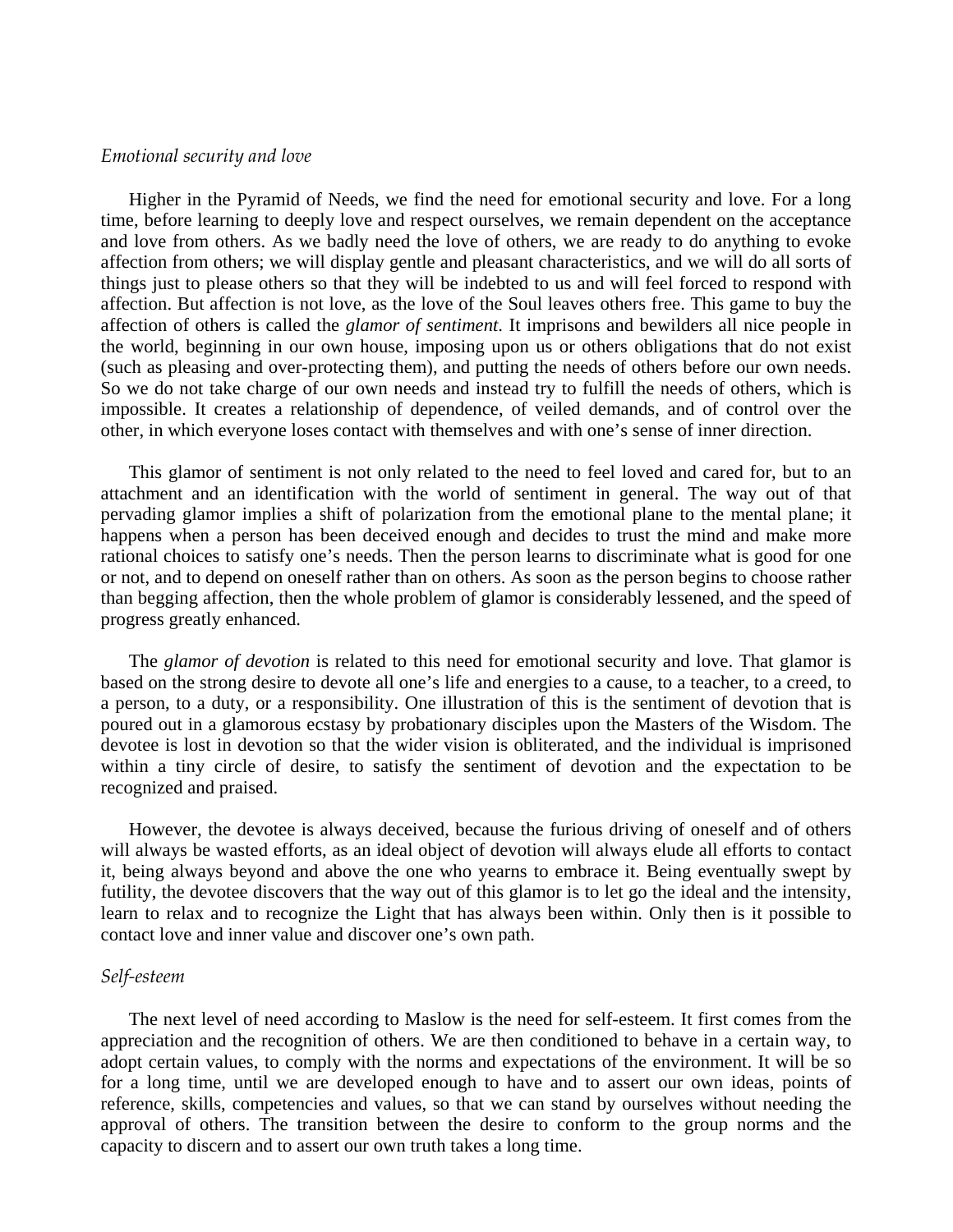Until we learn to be self-determined, and to trust and esteem ourselves, we are stuck in the *glamor of the pairs of opposites*, and we swing between what we deeply want and what the others want from us, between the values and principles received from our environment and what inwardly we perceive as being good or bad. This inner split and oscillation between opposite ideas and values is also experienced on the emotional level, and we oscillate between feelings of acceptance and rejection, happiness and depression. We come out of that glamor by facing the fear of rejection and by taking the risk to jump, to experiment, even if we are afraid. Then we discover that our point of view is valid, and that we can trust ourselves. So our own self-esteem is developed, and we develop the strength to walk alone, even in the face of disapproval and opposition. We have then developed our personality and dissipated in ourselves the glamor of the pairs of opposites.

 The four levels of basic needs all have a very important characteristic in common: they are motivational dynamics activated by deficiency: need for food, affection, esteem, etc. As we learn to detach from our emotional reactions and live more from the mind, we are no longer the slaves of our deficiency motivations, and we become more efficient in our perception of reality, more confident, affirmative and creative. We then see life as a field to develop our talents and skills, instead of a fight for survival in a dangerous place, and we enter the next stage, called by Maslow Self-actualization.

#### *Self-actualization*

 At the stage of Self-actualization we are not threatened or frightened by the unknown. We are problem centered rather than spending our energy fighting against fears, with unfinished business from the past, or protecting ourselves against imagined dangers. At that stage, we have become powerful personalities. We also become prone to a new category of problems called the *glamors of the path:* sense of superiority, savior complex, self-assertion, control, imposition of personal power, criticism, ambition (including spiritual ambition), separateness and pride. It is at this stage that we develop what is called a big ego, or a strong personality, and we want to impose our way on other people.

 We begin to come out of these glamors when we agree to listen to feedback and face the strong reactions that we have created against us by using the newly acquired powers of the personality for our own ends. Then we have to face our egotism and put it to the service of others. This is accomplished through self-observation and a constant taking charge of our motives and behaviors.

### *Transcendence*

 Maslow calls the next stage spiritual transcendence. Transcendence is a transegoic level that emphasizes visionary intuition, altruism and unity consciousness. Maslow believed that once a person is self-actualized and has transformed the personality to let go of the power of the ego, he will become sensitive to the call of the Soul and become very creative. The key is to become decentralized from the personality and begin to see the larger picture and put one's talents to the service of the greater whole.

 At this stage the person has become mentally polarized, so the main problem is no longer glamors originating at the emotional level, but *illusions* originating at the mental level. Illusions could be defined as false ideas or false principles, such as: we can make money easily without working for it, we can control others through force, men are better leaders, women are more loving than men, the Aryan race is superior to the other races. Illusions are the effect of errors of perspective and of interpretation of ideas that come from the intuition, due to the lack of development of the abstract mind. That new set of problems is resolved by the calling in of the